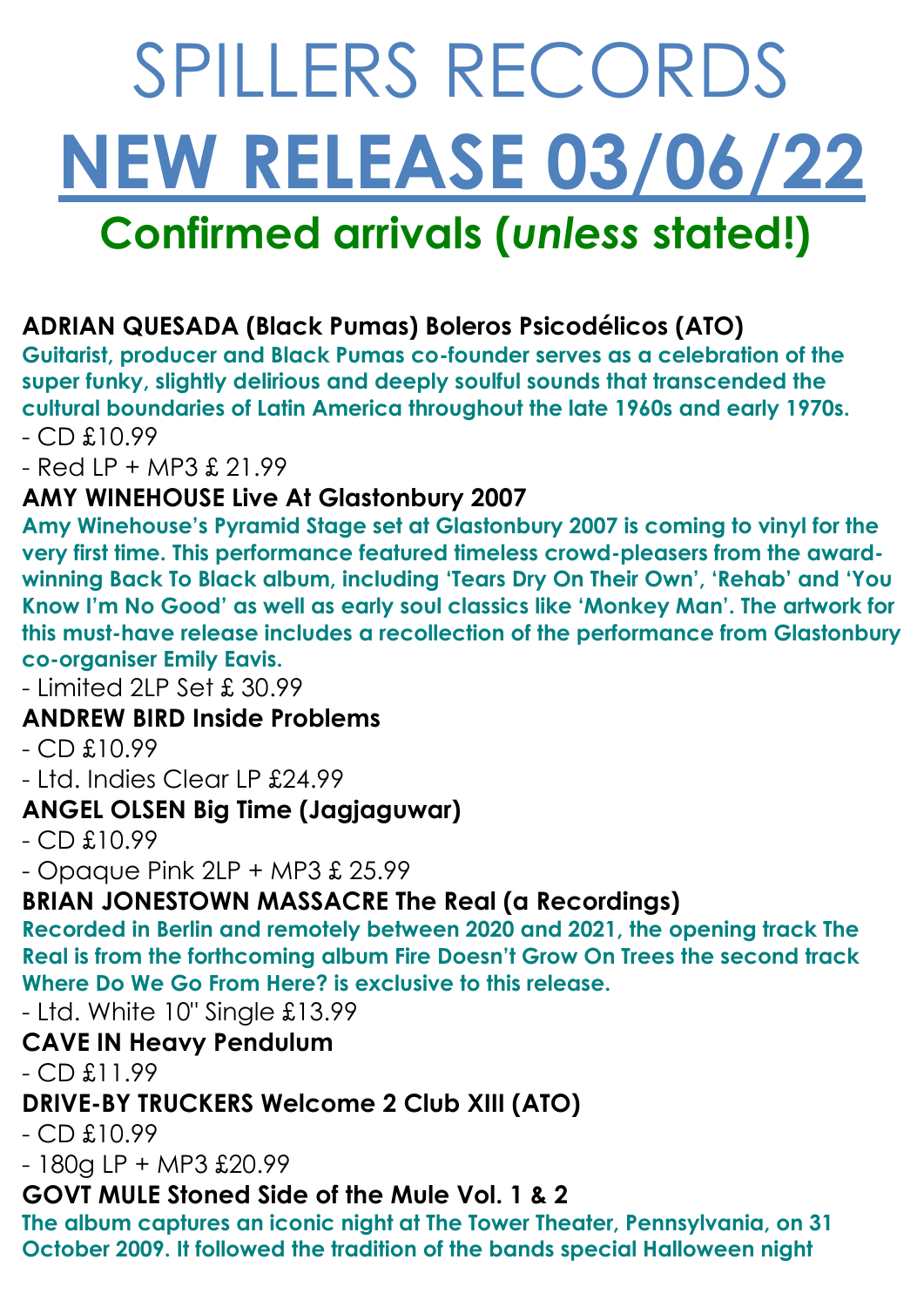**performances. This was the third in the series of shows, paying homage with a set of over two hours of solely The Rolling Stones covers.**

- CD £ 10.99

#### **GRAEME MILLER Comet In Moominland (Finders Keepers Records)**   $-$  IP  $f. 22.99$

#### **HAWKWIND Dreamworkers Of Time -The BBC Recordings 1985-1995**  3CD Set £21.99

## **HORSEGIRL Versions of Modern Performance (Matador)**

**Free A5 'zine available, while stocks last!**

- CD £9.99

- Indies Purple LP £ 22.99

### **JONNY GREENWOOD The Power Of The Dog (Soundtrack From The Netflix Film) (INVADA Records)**

- CD £10.99

 $- IP + MP3 £ 22.99$ 

# **KENDRICK LAMAR Mr. Morale & The Big Steppers**

- CD £10.99 / LP date still TBC - get in touch if you want an update when more is known!

## **THE KILLS No Wow (The Tchad Blake Mix 2022) (Domino Records)**

- 2CD (Both Versions of the Album - the Original Recording and the Tchad Blake 2022 Mix) £12.99

- Indies Gold LP (Tchad Blake 2022 Mix) + MP3 £ 24.99

## **KIZZY CRAWFORD Cariad y Tir**

**"Here is a collection of Welsh folk songs and hymns that have been close to my heart at different stages of my life by giving me a sense of belonging whilst growing up in Wales and also by helping me to appreciate the beautiful land around us and the life, the beauty, the nature, the language, the community and music that thrives on it"**

- CD £13.99

### **THE LIBERTINES What a Waster / I Get (Rough Trade Records)**

**To celebrate its 20th birthday, The Libertines' debut single 'What A Waster' is being repressed on seven- inch single (backed by original B-side 'I Get Along')**

- Indies 7" £ 7.99

## **THE LINDA LINDAS Growing Up**

 $-$  CD  $£10.99$ 

- Ltd. Indies Exclusive Purple Galaxy LP £24.99

## **MARY LATTIMORE & PAUL SUKEENA West Kensington**

**Sukeena, of Angel Olsen's live band and formerly of Spacin' and Steve Gunn's live band, and Lattimore ended up in Los Angeles and for a while were next door neighbours. Working through processed guitar, synth and Lattimore's trademark harp sounds the duo create inviting and comfortable miniature universes that are kindred spirits with Eno's expansive works like Apollo and Alice Coltrane's expansive works.**